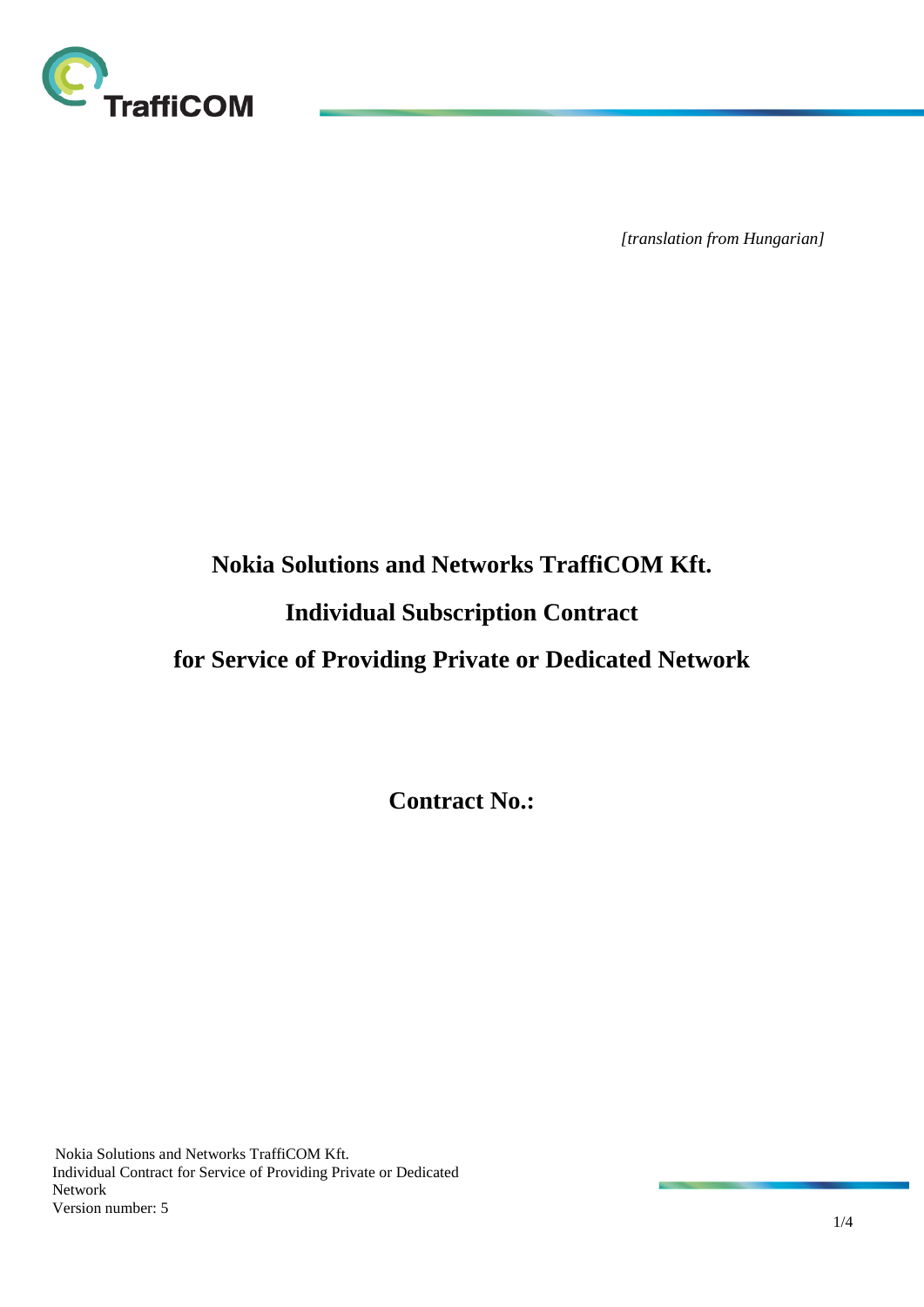

Concluded between

| 1.                                       | Data of the Subscriber                                               |                                                |  |
|------------------------------------------|----------------------------------------------------------------------|------------------------------------------------|--|
|                                          | Company name of the Subscriber:                                      | []                                             |  |
| Registered seat of the Subscriber:       |                                                                      | []                                             |  |
|                                          | Location of the Subscriber's access point:                           | []                                             |  |
|                                          | Invoicing address, bank account number of the Subscriber:            | $\left[\ldots\right]$                          |  |
|                                          | Company registation number of the Subscriber:                        | []                                             |  |
|                                          | Contact person at the Subscriber:                                    | []                                             |  |
| 2.                                       | <b>Data of the Service Provider</b>                                  |                                                |  |
| 2.1                                      | Name, registered seat and postal address of the Service Provider     |                                                |  |
|                                          | Company name of the Service Provider:                                | Nokia Solutions and Networks TraffiCOM Kft.    |  |
| Registered seat of the Service Provider: |                                                                      | 1083 Budapest, Bókay János u. 36-42.           |  |
| Postal address of the Service Provider:  |                                                                      | 1083 Budapest, Bókay János u. 36-42.           |  |
|                                          | Company registration number of the Service Provider: 01-09-567072    |                                                |  |
| 2.2                                      | Availability of the Service Provider's customer service:             |                                                |  |
|                                          | Domestic access:                                                     |                                                |  |
| Telephone:                               |                                                                      | $(06-40)$ 200-739                              |  |
| E-mail:                                  |                                                                      | ugyfelszolgalat@trafficom.hu                   |  |
| Telefax:                                 |                                                                      | $(06-1)$ 455-7185                              |  |
| Postal address:                          |                                                                      | 1083 Budapest, Bókay János u. 36-42.           |  |
|                                          | International access:                                                |                                                |  |
| Telephone:                               |                                                                      | $(+36-1)$ 455-7198                             |  |
| E-mail:                                  |                                                                      | helpdesk@trafficom.hu                          |  |
| Fax:                                     |                                                                      | $(+36-1)$ 455-7185                             |  |
| Postal address:                          |                                                                      | Bókay János u. 36-42. H-1083 Budapest, Hungary |  |
|                                          | Service hours of the customer service: 24 hours a day all year round |                                                |  |
| 2.3                                      | Internet home page address of the Service Provider:                  |                                                |  |

[http://www.trafficom.hu](http://www.trafficom.hu/)

Nokia Solutions and Networks TraffiCOM Kft. Individual Contract for Service of Providing Private or Dedicated Network Version number: 5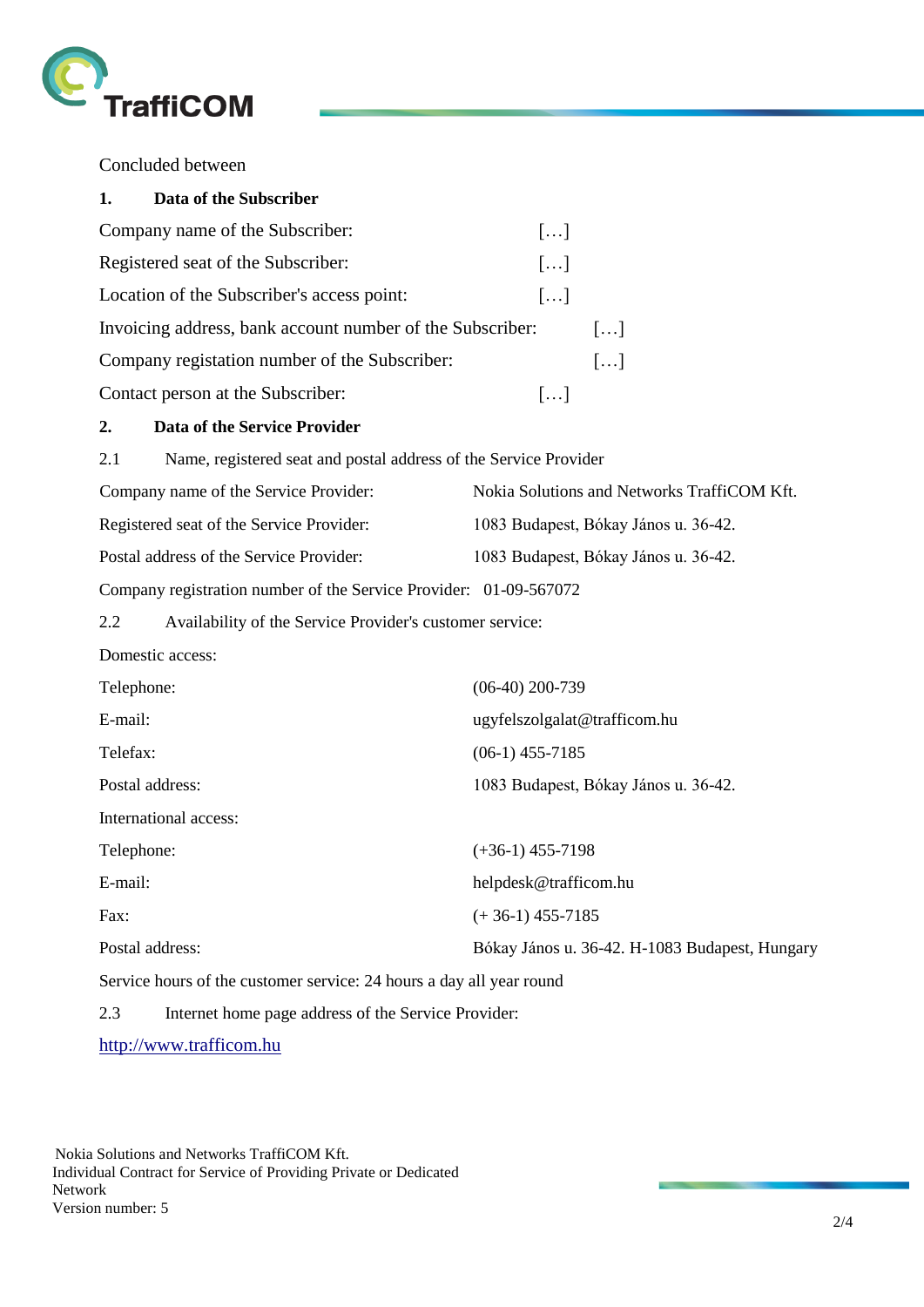

## **3. Subscribed service(s) subject to the Contract:**

Service of providing private or dedicated networks

3.1 Definition of the service access points

1. Delivery point particulars:

Address:

………………………city, …………district, ………………………….street/road/square,

………number, ……….floor, ………..door, ……………disposition:

GPS co-ordinates:

|                                | Latitude: |
|--------------------------------|-----------|
| 2. Delivery point particulars: |           |

Address:

………………………city, …………district, ………………………….street/road/square,

………number, ……….floor, ………..door, ……………disposition:

GPS co-ordinates:

Longitude: ………………….. Latitude: …………………..

3.2 Requested band width

- 3.3 Interface of service access
	- 1. At delivery point No. 1:
	- 2. At delivery point No. 2:
- 3.4 Service ID
- 3.5 Is two-way access required?

yes/no

#### **4. Availability of the Service:**

- 4.1  $\ldots \ldots \ldots \ldots$  % annually
- 4.2 Measurement method of service availability:

Measurement of service availability shall be carried out in accordance with the provisions of article 4 of the GTC.